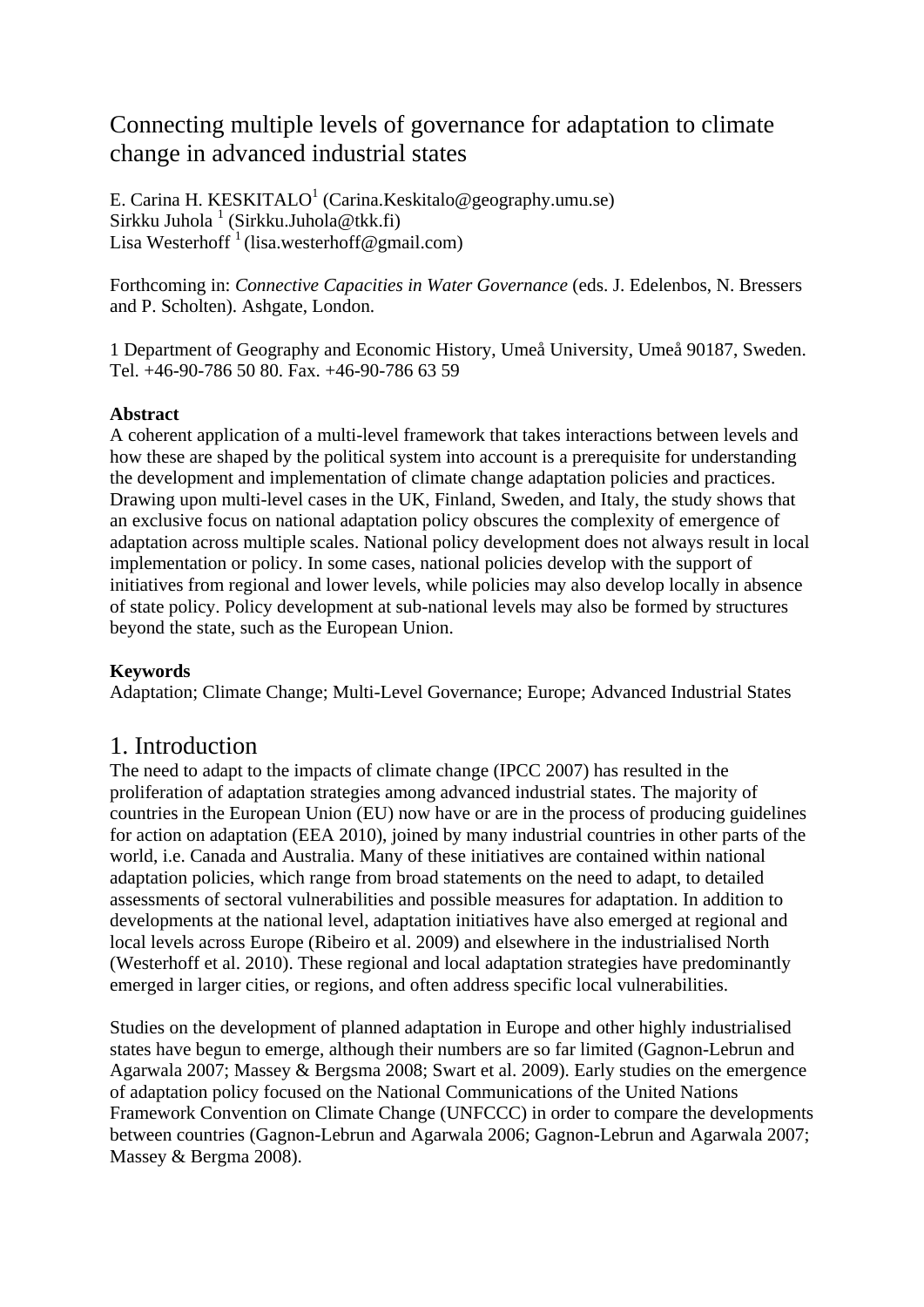In general, explorations of specific adaptation policies has mainly focused on the national scale in the discussion of national adaptation strategies (cf. Swartz et al. 2009; Biesbroek et al. 2010). Arguing that until then these developments had 'only been assessed in a superficial manner' (Biesbroek et al. 2010, p. 441), one recent set of studies has analysed the development and content of national adaptation strategies to draw lessons on the emergence of adaptation (Swart et al 2009; Biesbroek et al. 2010). These authors briefly discuss national adaptation strategies through the lenses of science and policy, information dissemination, policy integration and multi-level governance. In an analysis that focuses particularly on the national level, the authors conclude that due to their recent development, most national adaptation policies do not explicitly specify the roles and responsibilities for adaptation at lower levels of governance (Biesbroek et al. 2010).

This issue of limited integration between levels – limited connectivity – constitutes an impediment to effective interaction on adaptation. In cases where divisions of responsibility and authority between different levels are not clear, effective multi-level governance is impeded as lower levels may not gain sufficient guidance as to what their responsibilities are or, indeed, funding to cover any implicit or explicit responsibilities (cf, Keskitalo 2008). Such problems may be particularly grave with regard to adaptation, as this constitutes a new policy issue for which actors at different levels may be unwilling to take on responsibility – and cost – unless determined through national decision-making processes. In local and regional cases where vulnerabilities and needs for adaptation are identified, the lack of clear divisions of responsibility, authority and funding may also limit the possibilities for lower levels to act on the issues or to claim support from the state. This is despite that identification of needs for adaptation may often emerge at local or regional levels (Naess et al. 2005). Studies of adaptation policy development at the regional level have so far been less prominent within the field, though studies of regional adaptation policy are currently under development (Ribeiro et al. 2009). Instead, the local level is often seen as the level at which impacts of climate change will fundamentally manifest, and that will ultimately need to respond to them (cf. Næss et al. 2005). As a result, a large number of case studies have targeted the local level and community adaptation specifically (see e.g. Hovelsrud and Smit, 2010).

Though the need to view local adaptation in the context of other levels has often been highlighted as a general requirement for adaptation studies, few studies have yet to focus on these interlinkages and connectivities across levels (see Keskitalo 2008 for a discussion on how adaptation at the local level is dependent on regional, national and even international governance). This study asks *how national adaptation policy or attempts to develop national adaptation policy have evolved across scales.* The study thus assumes that national policy may not only be a result of national level developments, but must be seen in context and possibly as a result of interaction at different scales. To do this, the paper advances a coherent framework for the functions and abilities at different levels, and targets its research at local, regional and national level actors in four countries: the United Kingdom (UK), Finland, Sweden and Italy. The paper reviews four industrialised countries with varying degrees of national engagement in adaptation policy, and draws on a multilevel case study using policy and interview data at national, regional and local levels. As water-related hazards were in particular focused within these developments on adaptation, the study has a particular relevance for the water governance field.

# 2. Theoretical framework

A coherent application of a multi-level framework that takes the interaction between levels and how these may be shaped by the political system into account is a prerequisite for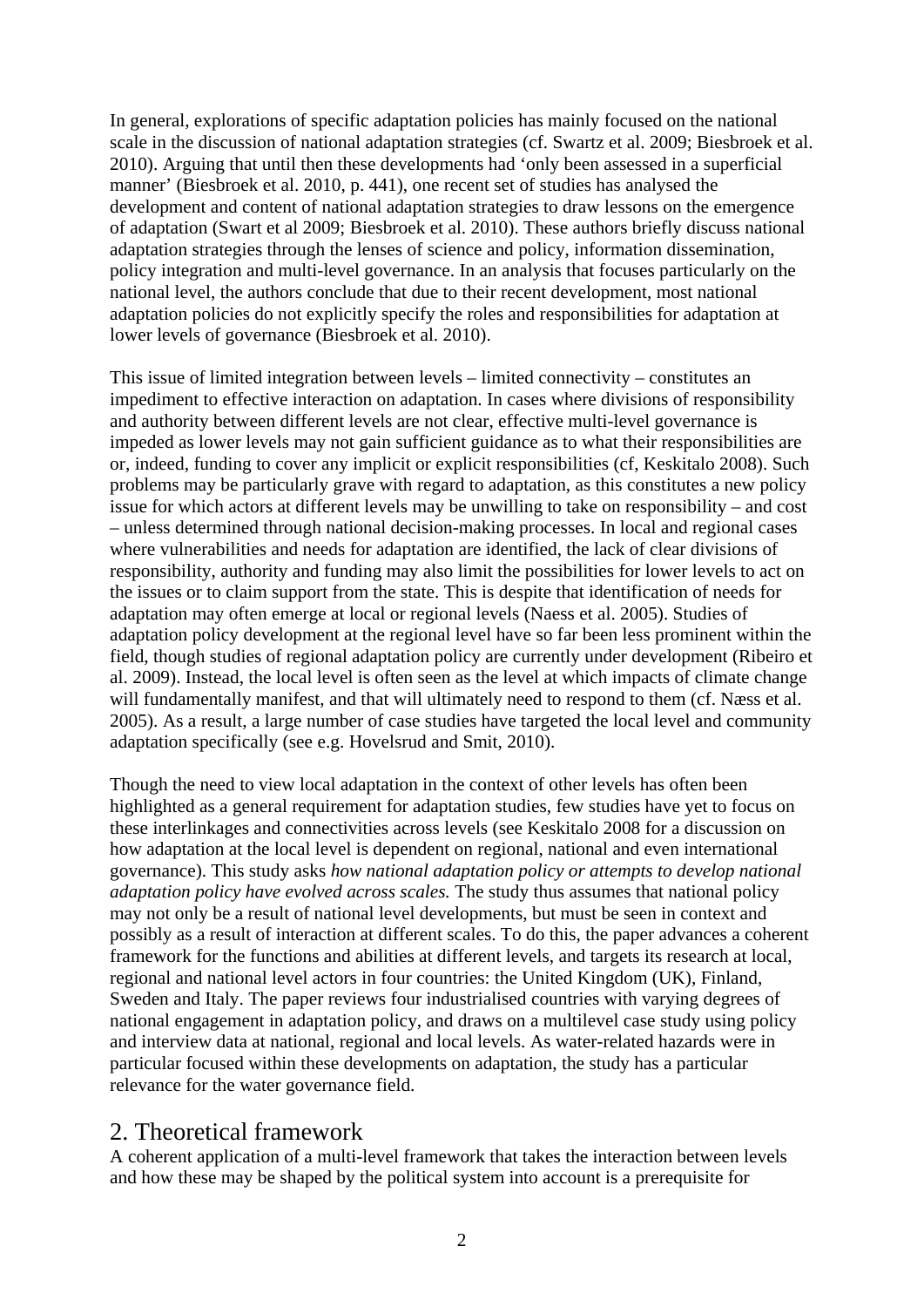understanding the development and implementation of adaptation. Climate change adaptation is an issue that requires coordination across levels and sectors, and highlights the need for legislation and regulation that may support the varying impacts and circumstances experienced by different localities. The concept of multi-level governance helps to highlight this interrelation between levels by demonstrating that the steering of decision-making is no longer a function of government only, but of a broader array of actors and levels (Boland 1999; Hooghe and Marks 2003). The multi-level governance concept has been developed out of literature that shows that decentralisation to other levels may make regional/local and supranational (international and EU) steering more important. While this shift does not supplant the state, it both adds to and changes decision-making processes. Initiatives that manifest on the state level may therefore originate at other levels and be "lifted" to the level of the state and formal decision-making processes through such processes as lobbying from influential regional or local actors (Rhodes 2000). Initiatives may also manifest at the national level as a result of state commitments under international conventions that bind states to decision-making that originates elsewhere. Within the EU context, states have also agreed to be bound by EU legislation, so that directives taken on the EU level directly become law in EU states (Princen 2007).

The potential for more informal processes on local and regional levels or in connection with other actors such as the private or third sectors have resulted in the prevalence of less easily distinguished processes for decision-making as for hierarchical, state-steered decisionmaking. Governance may take place by more or less fluid networks or pressure groups, while decentralisation may further result in a larger role for city networks or voluntary local level declarations in decision-making (Rhodes 2000). Given that some processes have moved up to the international level (or in Europe, to the EU level), network governance may also allow some actors to "jump scale" (Gupta 2008, Princen 2007) by drawing on or even lobbying processes at such levels, thereby superseding the level of the state.

The way in which such processes take place and the extent to which national, regional, and local levels are able to gain influence largely depend on the characteristics of a given national system and the power it attributes to different levels and actors. These factors have been developed more generally in the political science and, to some extent, planning literatures, but have not been examined specifically in relation to the development of adaptation. National systems can be said to differ along formal structural lines, such as the unitary-federal organisation of the state or along a spectrum of centralisation-decentralisation, as well as along informal characteristics, such as the general decision-making culture. On the *national level*, a differentiation can be made between unitary states that are in some ways less attuned to acting on multiple levels, and federal states characterised by the relationship between selfgoverning states and the national (or federal) level (cf. Ljiphart 1999). However, these distinctions obscure the great variety among both federal and unitary states, where levels of decentralisation may differ significantly between states (Ljiphart 1999; Newman and Thornley 2002).

For adaptation, one important aspect regarding the decentralisation of power concerns the planning system and the responsibility for physical planning. Here, for instance, Sweden and Finland are unitary states which nevertheless have a very decentralised structure with 'planning monopolies' at the local level (cf. Peters and Pierre 2005), whereas the English administration within the UK is instead strongly centralised with limited power allocated to local and regional levels (Sandford 2005). Informal characteristics of each country framework may also impact national functioning: for instance, Newman and Thornley (2002) note that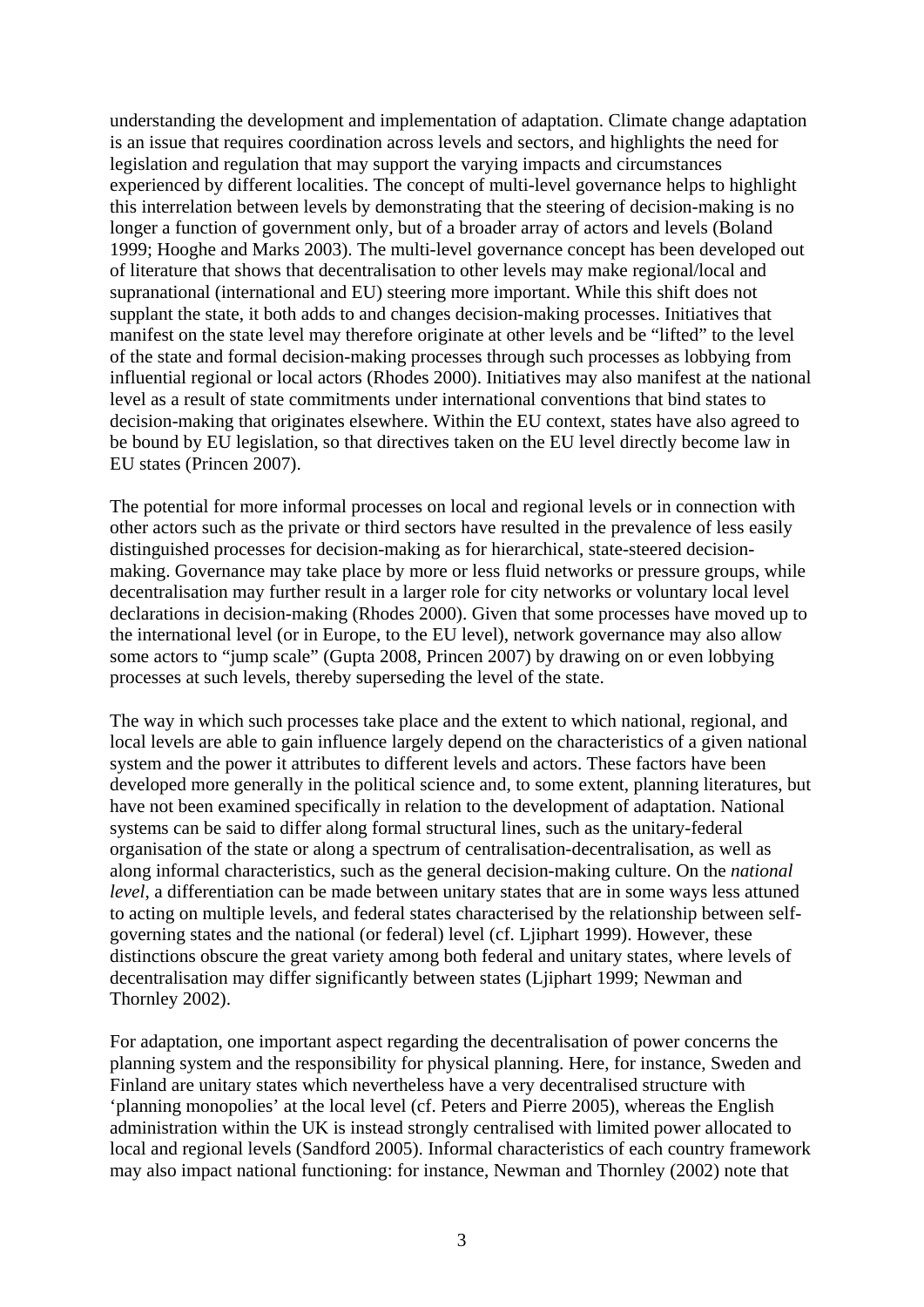northern Europe follows a structure of conformity to legal and formal requirements, whereas countries in southern Europe may exhibit some differentiation between formal law and implementation requirements. States also differ in the extent to which they rely on more traditional bureaucratic means of steering (such as regulation), or have included so-called New Public Management methods, including economically based incentives or partnerships with the private sector (Rhodes 2000).

This context defines the ability of different levels and actors to act within each system. Differences in the extent to which responsibilities are decentralised create differences in the role of the *regional level*, ranging from fully-fledged regional governments (in federal and some unitary states) to purely administrative levels that constitute the regional arm of the state (Keating and Loughlin 1997). Different regions within a country may also reflect diverging capacities, where larger, economically richer and politically more powerful regions may be able to create networks and lobby the EU or other regional or international power centres, thereby affecting regulation and accessing resources in a way that smaller, poorer and politically weaker regions cannot. This argument, which to some extent formalises aspects of adaptive capacity, is captured in 'new regionalism' literature (e.g., Veggeland 2000) in the political science field.

At the *local level*, differences between states range from those that provide the local level power of 'general competence' to take local actions permitted by law and perceived as in the interest of the local citizenry, to those that only give local level the right to fulfil explicitly given statutory aims (Wilson and Game 2006). Like regional actors, local actors may be able to access levels beyond those immediately relevant to them by 'jumping scale' (Princen 2007, Gupta 2008). As Princen (2007) notes for the EU, 'subnational and private actors will turn to the EU in order to bypass their national governments' (p. 26-27). This may take place through the use of EU funding mechanisms or by developing coordinated actions together with actors other than national level (cf. Bulkeley 2005). Local actors may also act through coordinated local government or city networks on national or international levels (cf. Bulkeley and Betsil 2005), or through dedicated local government interest organisations that exist in many European countries, thereby contributing to network governance (Rhodes 2000).

# 3. Methods

## 3.1. Case study selection and data collection

The selection of the UK, Finland, Sweden and Italy as the focus of this study was based on the need to explore a range of advanced industrial states with varying engagement with adaptation policy was identified for inclusion in this study. Firstly, the United Kingdom has been noted as one of the few developed countries that has begun to implement a "comprehensive approach to implementing adaptation and the 'mainstreaming' of such measures within sectoral policies and projects" (Gagnon-Lebrun and Agrawala 2007, p. 401). The UK has instituted measures to integrate adaptation into the activities of national, regional and local governments and stakeholders, taking a multi-level approach that explicitly links levels to each other. Finland is also noted as an early actor on adaptation, but has chosen to mainstream adaptation across sectors at the national level, as outlined in its 2005 National Adaptation Strategy. Though structurally similar to Finland, Sweden began to develop adaptation measures later on in its 2007 Commission on Climate and Vulnerability, out of which recommendations for the allocation of responsibility to different scales and sectors were included in a 2009 Bill on climate change. Finally, Italy represents a slow mover on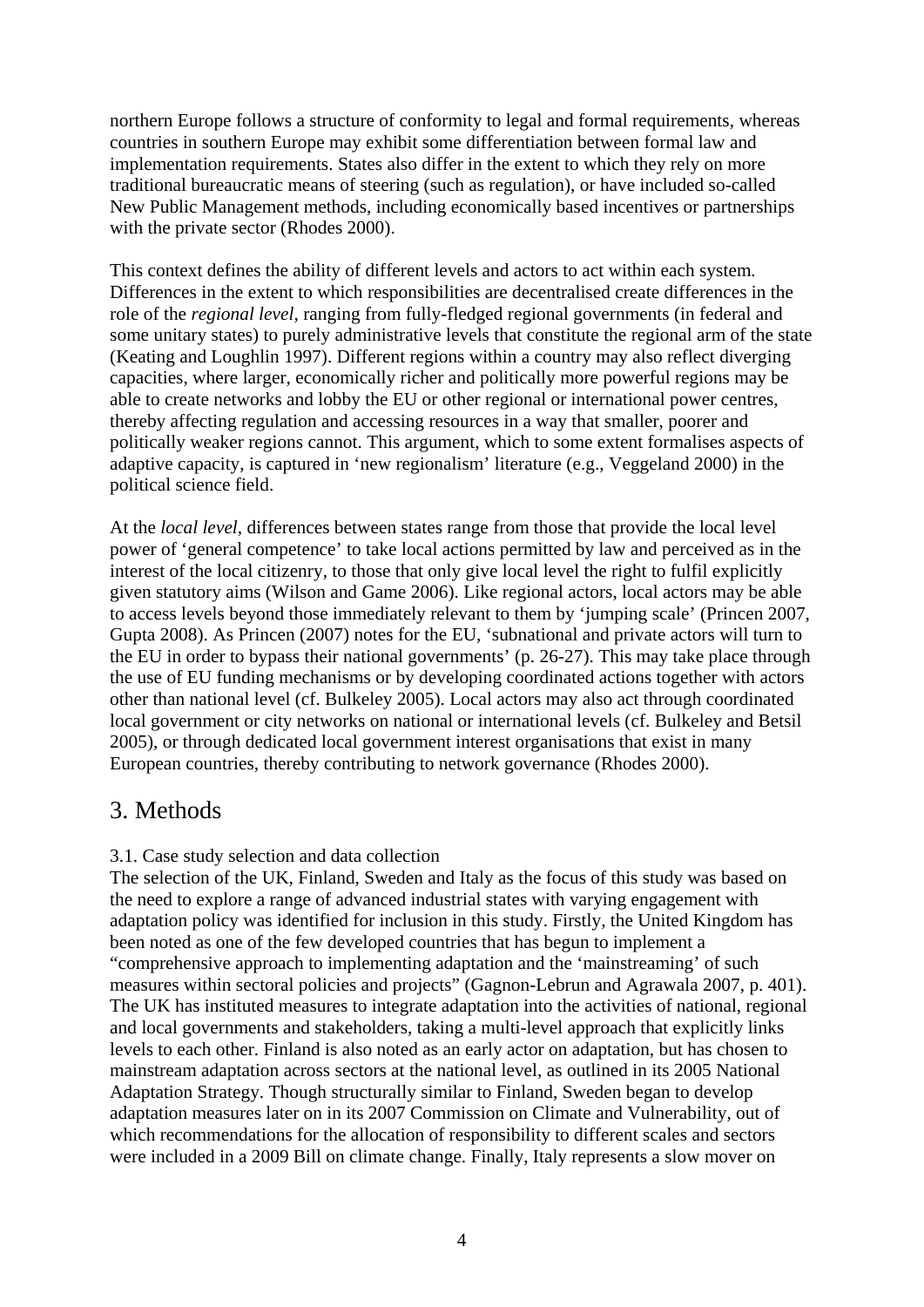adaptation policy, though attempts to form a comprehensive adaptation policy at the national level have been made.

The countries above also reflect a range of systems of governance, and include a spectrum of varying degrees of decentralisation within formal unitary states. Both Finland and Sweden represent Nordic governance systems in which local governments retain considerable authority in planning and other measures, guided by administrative regional level bodies. Conversely, the English administration within the UK is a clear example of a centralised administrationin which actions and funding are attributed in a top-down fashion from the national level.1 Though Italy is technically considered a unitary state, it shares several characteristics with federal states, particularly with regards to the increasing authority and autonomy conferred to the regions.

For each country, nested cases at regional and local levels were selected in order to assess the relationship between scales with regard to the development of adaptation policy. Cases that demonstrated an active interest or engagement in adaptation policies were selected, as evidenced through the development of adaptation strategies, the publication of relevant reports, and/or the participation in networks that sought to address adaptation needs. A biased selection towards localities that have been proactive in adaptation policy was thus sought in order to determine the existence of constraining or enabling factors for adaptation development in these cases. Where adaptation policy remained underdeveloped at local or regional levels, cases were instead selected for a demonstrated engagement or interest in climate-related policy in general (comprising either mitigation or climate-relevant risk management). Finally, as policies on water-related hazards were those most developed in the cases, the study has focused on these issues. Flood risk (and to some extent drought) thus represent issues that have so far been among those most focused in practical adaptation policy development in these cases.

Primary data were collected for this study from two principal sources. Firstly, comprehensive literature reviews undertaken during 2008 and 2009 allowed for the identification of adaptation policies and other measures at each scale. Documents reviewed included policies and legislation, climate impact reports, studies, and project documents, published by either government or non-governmental (e.g. research and advocacy groups) organisations. Secondly, interviews were conducted with adaptation policy-relevant actors at each level, targeting those actors who are involved in policy development or administration, resulting in a total of 94 interviews across the four European countries. Each interview was conducted in the language of the interviewee, transcribed and translated (Table 1).

| Table 1. Case study selection on hational to local levels |                          |                |                         |            |  |
|-----------------------------------------------------------|--------------------------|----------------|-------------------------|------------|--|
| Characteri                                                | <b>Adaptation policy</b> | Political      | Sub-national case study | Semi-      |  |
| stics                                                     | development              | system         | areas (specific nested  | structured |  |
|                                                           |                          |                | local authorities or    | interviews |  |
| <b>States</b>                                             |                          |                | municipalities in       |            |  |
|                                                           |                          |                | brackets)               |            |  |
| UK                                                        | Often seen as leader     | Centralised    | SouthEast England       | $n=22$     |  |
| (England)                                                 | with multi-level         | administration | region (Hampshire and   |            |  |
|                                                           | perspective,             | (with regard)  | Surrey counties,        |            |  |

Table 1: Case study selection on national to local levels

1

<sup>1</sup> The UK administration covers what are considered as four countries in their own right: England, Scotland, Wales and Northern Ireland. This study particularly focuses on the English administration, which is governed by the UK government situated in London.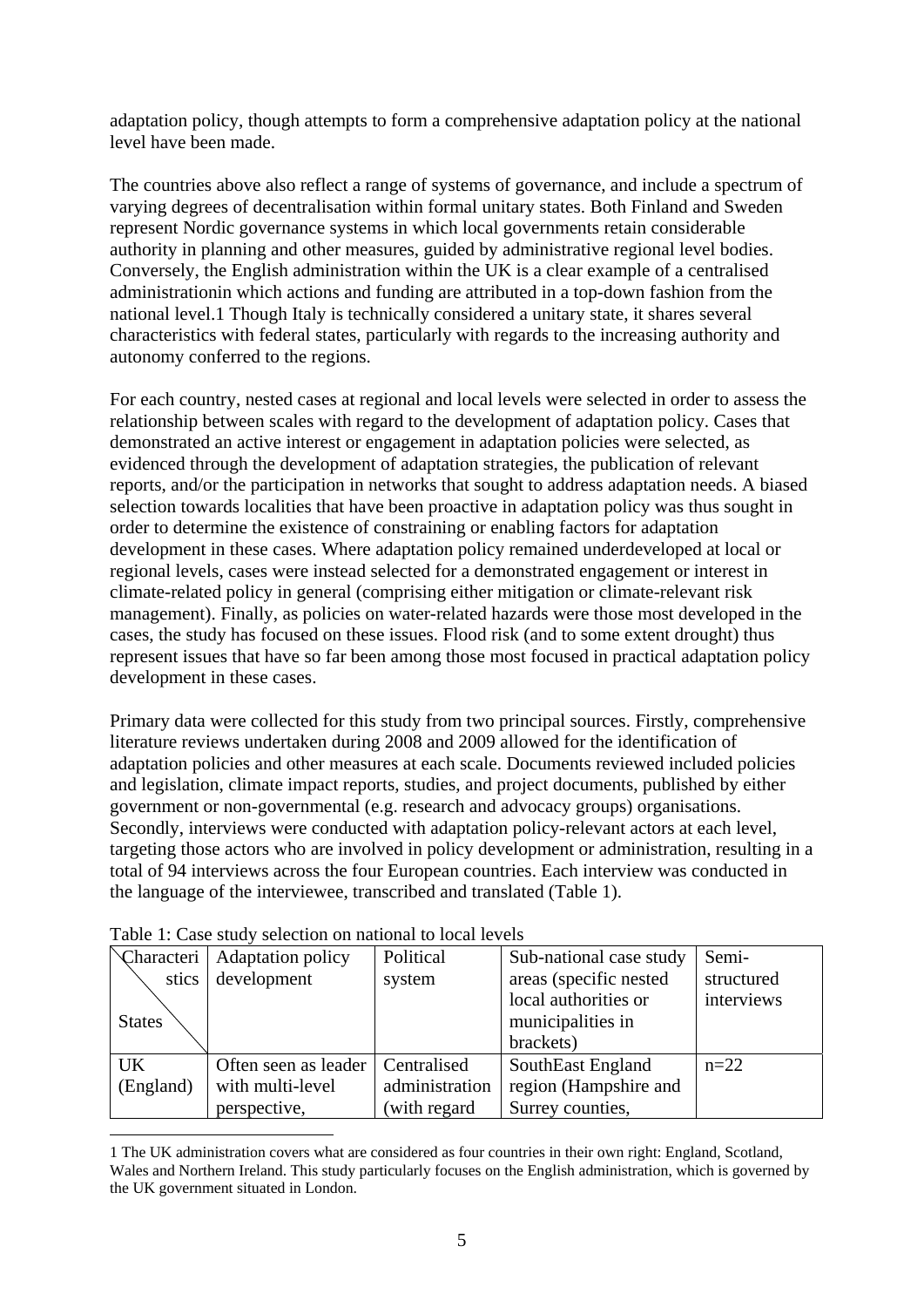|         | regional<br>organisations from<br>early 2000s, Act<br>2008                                                  | to England)                                                      | selected lower-level<br>local authorities<br>Woking, Winchester,<br>Portsmouth)              |        |
|---------|-------------------------------------------------------------------------------------------------------------|------------------------------------------------------------------|----------------------------------------------------------------------------------------------|--------|
| Finland | <b>First formal</b><br>adaptation strategy<br>(2005)                                                        | Nordic small-<br>state with<br>municipal<br>planning<br>monopoly | Uusimaa Region<br>(Espoo, Tuusula,<br>Kerava, Mäntsälä,<br>Pornainen)                        | $n=22$ |
| Sweden  | Later and less<br>focused adaptation<br>development,<br>Commission on<br>vulnerability<br>(2007), Bill 2009 | Nordic small<br>state with<br>municipal<br>planning<br>monopoly  | Västra Götaland<br><i>(municipalities</i><br>Gothenburg, Mölndal,<br>Trollhättan, Munkedal). | $n=25$ |
| Italy   | No formally<br>established national<br>adaptation structure<br>although attempts<br>have been made          | Large<br>regional self-<br>determination                         | Emilia Romagna<br>(Province and City of<br>Ferrara)                                          | $n=25$ |

3.2. Applying the multi-level governance framework

To determine the ways in which adaptation policy has emerged or is emerging within a multilevel governance framework, it is necessary to assess the ways in which adaptation policies and other actions have been developed at each level. Such an assessment was conducted by applying a set of three broad questions to the empirical data:

- 1) What policies or initiatives have been developed on each level?
- 2) How have such policies been formed and through what influence by other levels?
- 3) How do such policies affect other levels?

Reponses to these broad lines of inquiry were situated within the respective system of governance of each country in order to determine the influence of the governance system in enabling or constraining adaptation action on and between different levels. In the following sections, adaptation policies and initiatives, the processes and actors involved in their formation, and their impacts at various levels are described for each of the four case study countries.

## 4. Results

### **4.1. Adaptation in the UK: England and South-East England**

As a relatively centralised state, the UK's early action on adaptation has resulted in a multilevel, national to local framework with associated funding and funding criteria. Adaptation has been addressed at the national scale most importantly by the 2007 Climate Act (and an earlier Bill), and through the Adapting to Climate Change strategy for England in 2008 (UK Government 2008). Together, these have permitted the state to require any body that provides services to the state to report on their climate change adaptation activities, as well as to set up a framework for risk assessment. These actions were joined by state commissions for awareness and acceptance of the adaptation issue, such as the 2007 Pitt Review in response to flooding in 2006 (building upon long-term established concerns on vulnerability to flooding,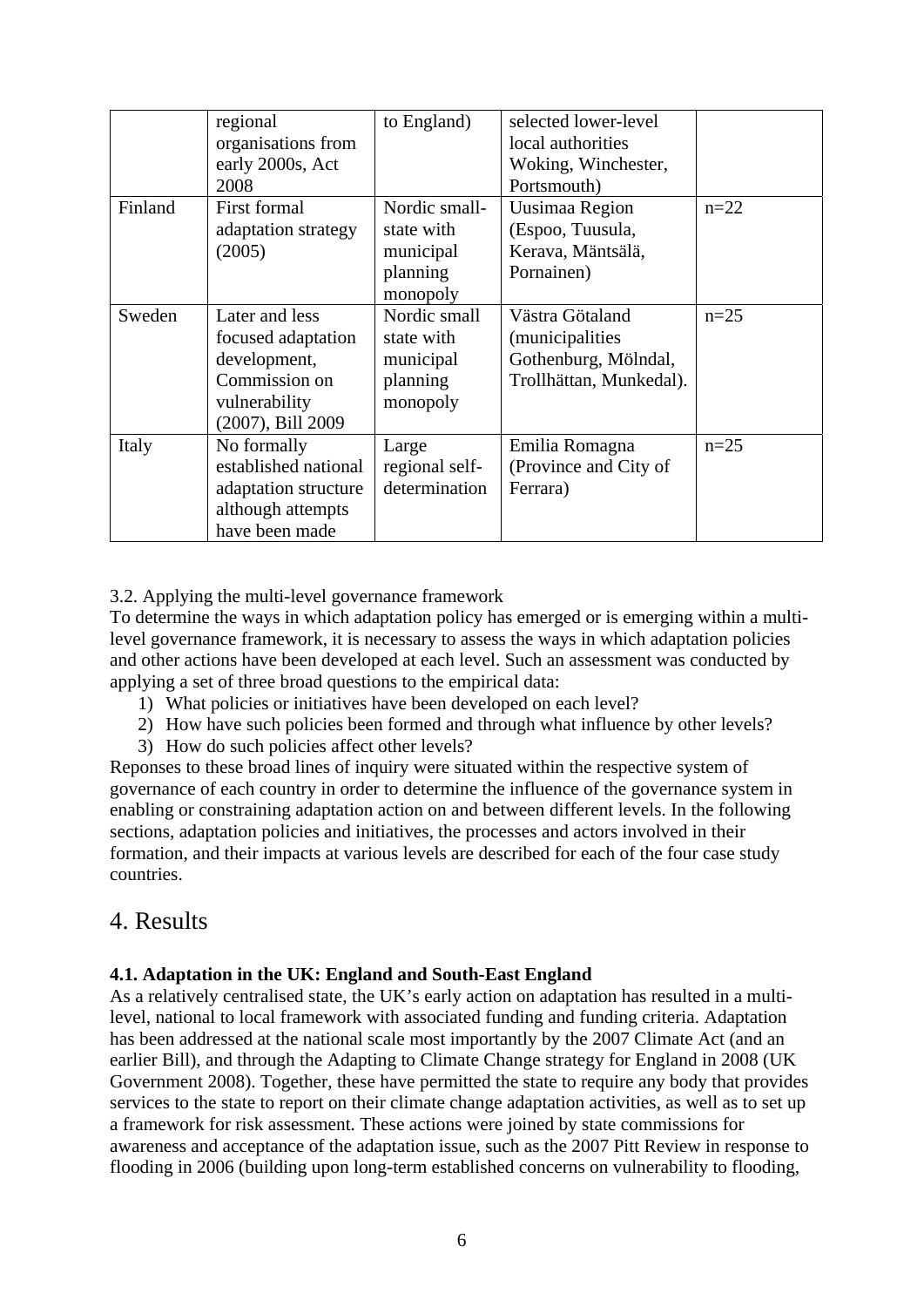Cabinet Office 2007), and the widely acknowledged Stern Report (2006) on the economic impacts of climate change.

At the regional level, regional climate change partnerships (RCCP) were developed on central initiative from the late 1990s to support regional studies under the government's UK Climate Impacts Programme (UKCIP), a body that continues to support adaptation in English regions. Though the role of the region is limited, the RCCP act as a liaison between local authorities, existing regional agencies, industry and NGOs in each English region. As a result, the region has taken on a partnership-based role initiated by the state, while the UKCIP acts as a largely distinctive organisation that supports multi-level adaptation and integration. As one actor within the largely informal coordination group for RCCP noted, "without UKCIP*. . .*it would have been difficult, if not impossible, for regions to really take [adaptation] forward" (UK Interregional Climate Change Group, interview). In 2011, this role for the UKCIP was transferred to the Environment Agency, with consequences yet too early to determine.

The local level was also strongly steered from the central state during the time period of this study. In 2008/2009, the State institutionalised a new local performance assessment framework that comprises 198 National Indicators (NI), including one on adaptation (DEFRA 2009). Progress under this framework has implications for national funding attributed to individual local authorities, and thus constitutes an economic incentive. Out of 450 authorities, roughly 100 have selected the adaptation indicator as one of the 35 indicators on which they are assessed. The legislative and regulative framework therefore includes a wellintegrated adaptation component to be undertaken within local authority partnerships with local stakeholders. The adaptation indicator has been particularly well received as a result of its more procedural approach and, in the words of a representative of an interest organisation for local government, has "encourage<sup>[d]</sup> people to ... actually own the process a bit more" (Local Government Association, interview). In this case, then, strong national steering on adaptation was during this period supported by local interests.2

In one notable case, local process have also been expanded by national level organisations and used to develop stronger actions on adaptation. The Nottingham Declaration on local council mitigation and adaptation is a document that was voluntarily developed by local authorities and that binds signatories to certain commitments. Developed in Nottingham in the mid-1990s, the document gained in popularity following its re-launch in 2005 in cooperation with the UKCIP and other bodies. Noting the importance of this document for developing support for the local performance assessment (including the new adaptation indicator), one interviewee noted: "Government could never have set up something like that unless a bottomup process had pre-prepared the regions and local authorities to accept it'" (UKCIP, interview). Voluntary local action was thus extended through the involvement of the UKCIP, and used as a basis for developing local priorities on adaptation, underlined by the Local Government Association's lobbying on adaptation. As such, the UK illustrates some level of network governance on adaptation despite the centralised nature of the English administration, where initiatives at the local level have influenced national activities.

In the South East England region, growth areas such as the upper-tier local authority Hampshire County Council have also played important roles in the development of early adaptation commitments, something that has been formalised for instance in an accord with central level on Hampshire developing good practice examples on adaptation. Due to its

1

<sup>2</sup> The new UK government from 2010 has removed the indicator system, making it less clear how this nationallocal linkage will be developed in the future.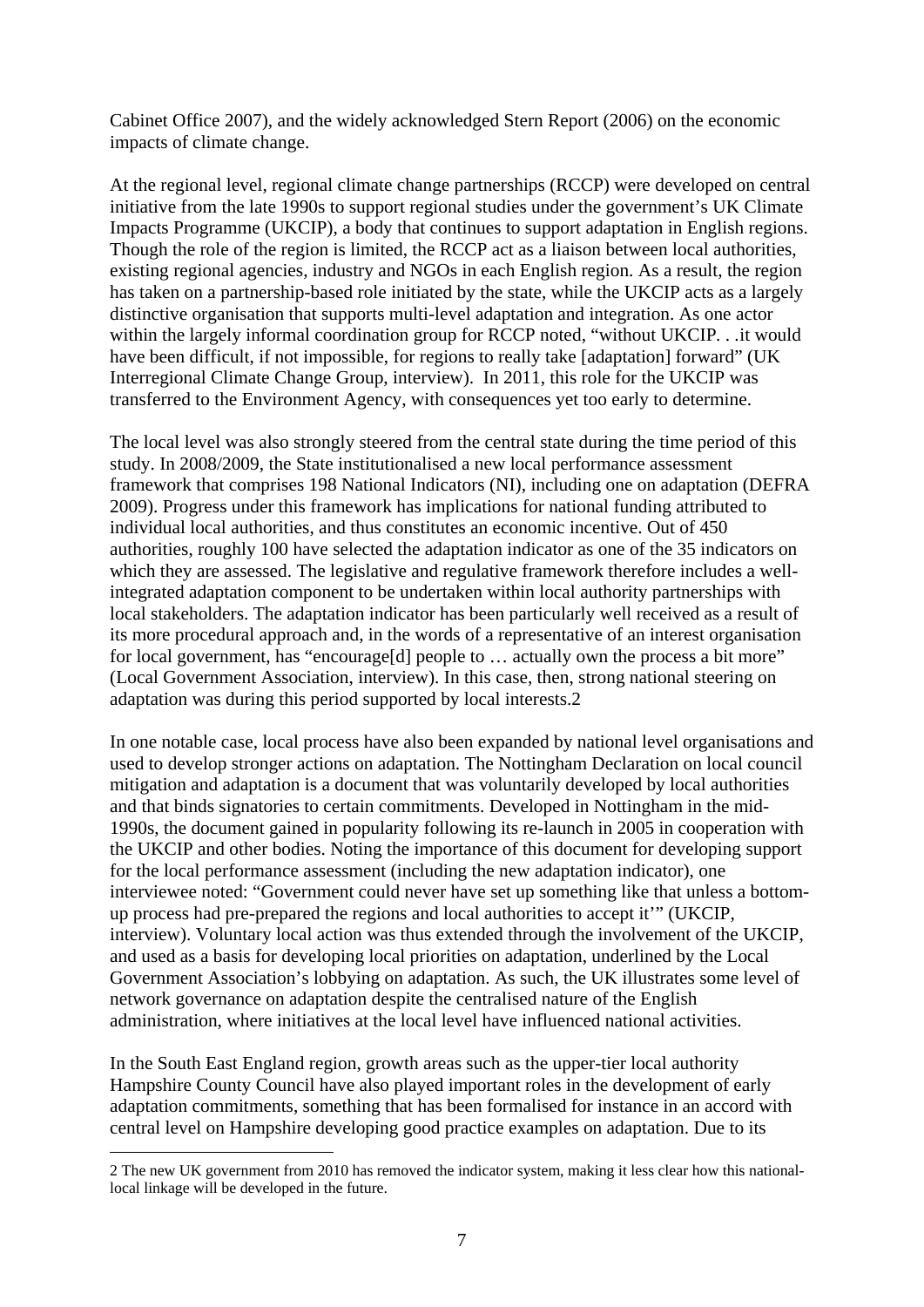established position with regard to environmental policy it has also been lobbying the EU on adaptation. As a result, Hampshire may be seen as the type of actor able to benefit from mechanisms described in terms of "new regionalism", jumping scale to influence the EU level directly. However, significant discrepancies between areas do exist; for instance, both Hampshire and its neighbour Portsmouth have been concerned with climate-related impacts in the water management sector, but differ in terms of economic strength and leadership on environmental issues. In the lower-tier local authority of Woking, a novel funding arrangement and aspirations to leadership in environmental policy over the long term have instead supported the local authority's agency on adaptation. However, adaptation action in Woking has largely occurred as a result of the state performance assessment framework, again indicating the role that central state measures play at the local level. Following its development of adaptation actions in 2008, Woking was appointed one of the national "Climate Change Beacons" to serve as an inspiration to other local authorities.

#### **4.2. Adaptation in Finland**

In Finland, adaptation policy development has taken place mainly through the preparation process for the Finnish NAS in 2003, published in 2005 out of the recognition that adaptation will be required irrespective of the success of mitigation measures (Marttila, Granholm et al. 2005). The preparation of the NAS was led by the Ministry of Agriculture and Forestry and developed through horizontal interlinkages at government departments in Finland, with the aim to mainstream adaptation as an issue across administrative sectors. This method of preparation followed the same method for governmental strategies for other cross-cutting issues used in the past: 'there was enough practice of co-operation between the Ministries to do this' (Ministry of Agriculture and Forestry, interview). Implementation of the NAS has advanced fastest within the environment administration, within which the publication of an action plan in 2008 has outlined ways to mainstream adaptation across existing planning, implementation and monitoring measures (Ympäristöministeriön työryhmä, 2008). The importance for the Ministry of the Environment to proceed from a strategy document to implementation was noted by one interviewee: 'it is natural for this Ministry to pick it up as a topic' (Ministry of the Environment, interview).

The first evaluation of the implementation of the NAS outlines the use of an indicator to evaluate the extent to which adaptation has been mainstreamed within the different sectors of the government (Ministry of Agriculture and Forestry 2009). The evaluation concluded that some understanding of the impacts of climate change exists in most sectors of the government, and that the need for adaptation measures has been recognised by some decisionmakers within a select few sectors. However, this recognition varies greatly between sectors, and has advanced the least within the economic and health sectors. One area in which adaptation has been taken into account in legislation is the revision of the 2000 Land Use Act to include adaptation in 2008.

Overall, well functioning horizontal linkages at the national level have aided the preparation of the NAS, during which each Ministry identified the needs for adaptation within their own administrative sector, and have contributed to its early publication. Explicit linkages to lower levels of government have, however, remained weak within the NAS, through which measures generally only trickle down through revisions in legislation. This is due to the fact that from the beginning, the NAS does not outline any specific measures for either the regional or local levels. This is partially due to the reason that it never meant to address lower levels of governance and also due to the fact that the national level is unable to steer the lower levels due to the devolvement of power to municipalities. This issue is currenly discussed in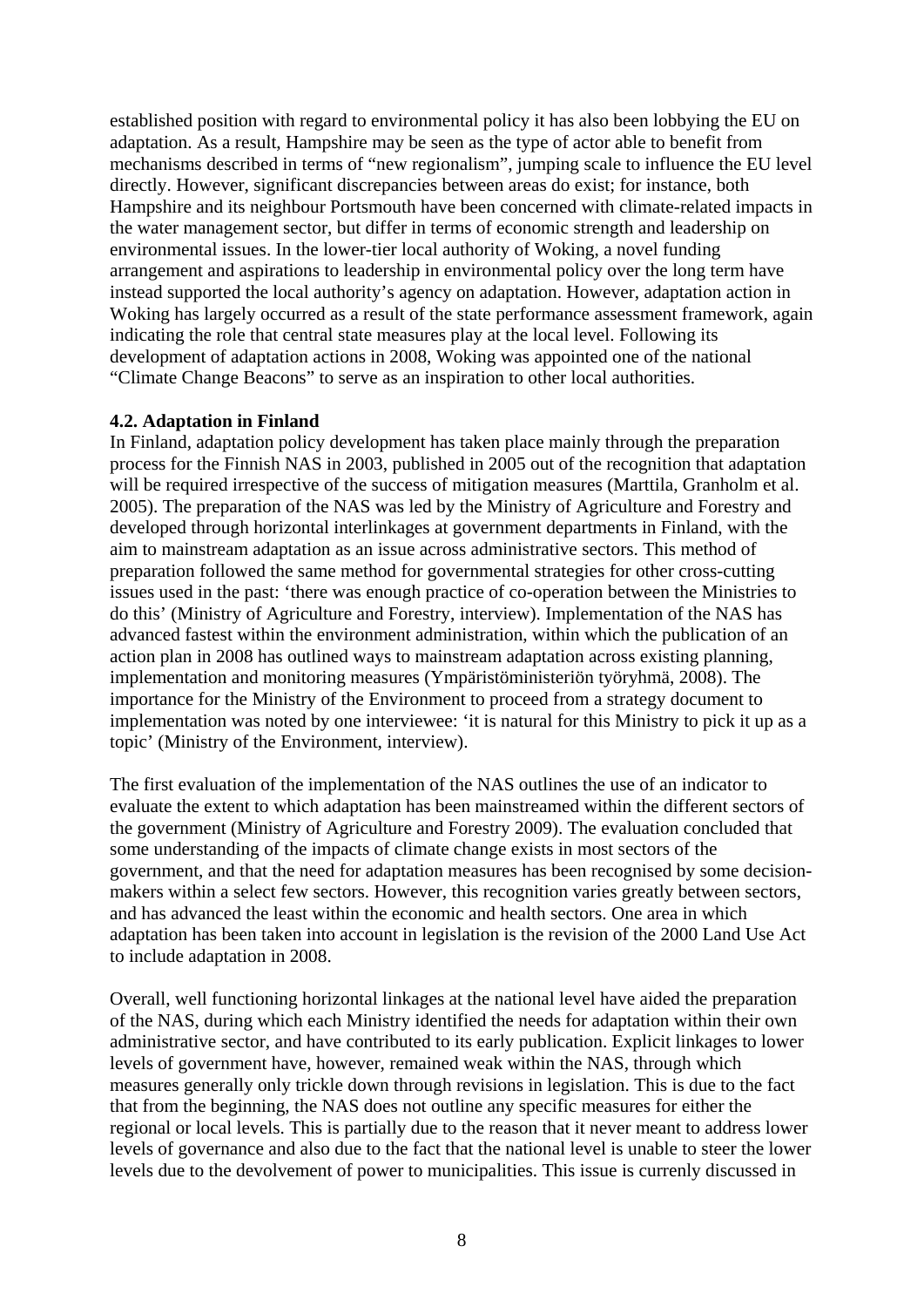the revision of the NAS that began in 2010 (Ministry of Agriculture and Forestry, interview). This may, however, be hampered by the fact that the state has no mandate due to the fairly extensive autonomy of the local level.

Although there has been no direct steering towards adaptation from the national level, regional and local initiatives have emerged in Finland. The regional level in Finland is characterised by non-elected regional councils that serve as co-operative bodies for municipalities, which in turn have autonomy over their territory. In the Uusimaa region, the Regional Council is pursuing a climate strategy that includes an adaptation alongside mitigation, and which has benefitted from a participation in project funded by the EU Regional Development Fund. Similarly, the Helsinki Environment Services Authority is currently pursuing an adaptation strategy in two different EU funded projects within the context of the Baltic Sea region in the absence of any government direction (Helsinki Environment Services Authority, interview). The only city to currently have an adaptation strategy, the City of Espoo published its climate change preparedness strategy with measures for adaptation in 2007 (Soini 2007). Preliminary flood mappings in the preparation phase were conducted as part of EU funded projects. Municipalities have also accessed national funding to begin work on adaptation in cases where they have not been part of EU projects. By using existing municipality co-operation networks and pooling funding, the KUUMA municipalities have been able to begin a preparation of a climate strategy that otherwise would have been beyond the means of small, single municipalities (Municipality of Mäntsälä, interview).

### **4.3. Adaptation in Sweden**

Issues of vulnerability and adaptation in Sweden have been addressed mainly through the Commission on Climate and Vulnerability (2005; Commission on Climate and Vulnerability 2007), from which main suggestions were adopted into the 2009 Climate Bill (Government Offices of Sweden 2009) and enforced through decisions later in 2009. Principal measures in the Bill pertaining to adaptation included the provision of funding for three major areas: to the regional arm of the state (the county administrative boards) to coordinate adaptation; to specific governmental bodies and agencies to develop a common elevation data basis; and for the assessment of flood risk and erosion defense measures around Lake Vänern. Risks considered by the Bill include the flooding of central Gothenburg, the second largest city of Sweden (a risk increasing with rising sea level). The Bill recommends an assessment of possible adaptation actions, including a tunnel for diverting water from Lake Vänern to the sea for which the distribution of funding between municipal and state levels is to be decided at a later point. The decentralised Swedish system thus manifests in issues such as the sharing of responsibility and funding for planned adaptations between national and local levels.

The development of the Commission on Climate and Vulnerability was at least in part attributed to lobbying by representatives at the regional (county) level around lake Vänern (including Västra Götaland, the case study region) to request special attention to flood risk following major floods in 2000. As one interviewee at the Commission on Climate and Vulnerability noted, "the counties had written to the Government, to the Department of Defense. They [the government] had to reply and do something about this" (Commission on Climate and Vulnerability, interview). The subsequent emphasis of the state on the need to address future flooding in the two lakes is highlighted by the Commission on Climate and Vulnerability's release of two separate reports: the final report in 2007, and an interim report developed in 2006 focused specifically on flooding requested by the government (Commission on Climate and Vulnerability 2006). Despite the limited power attributed to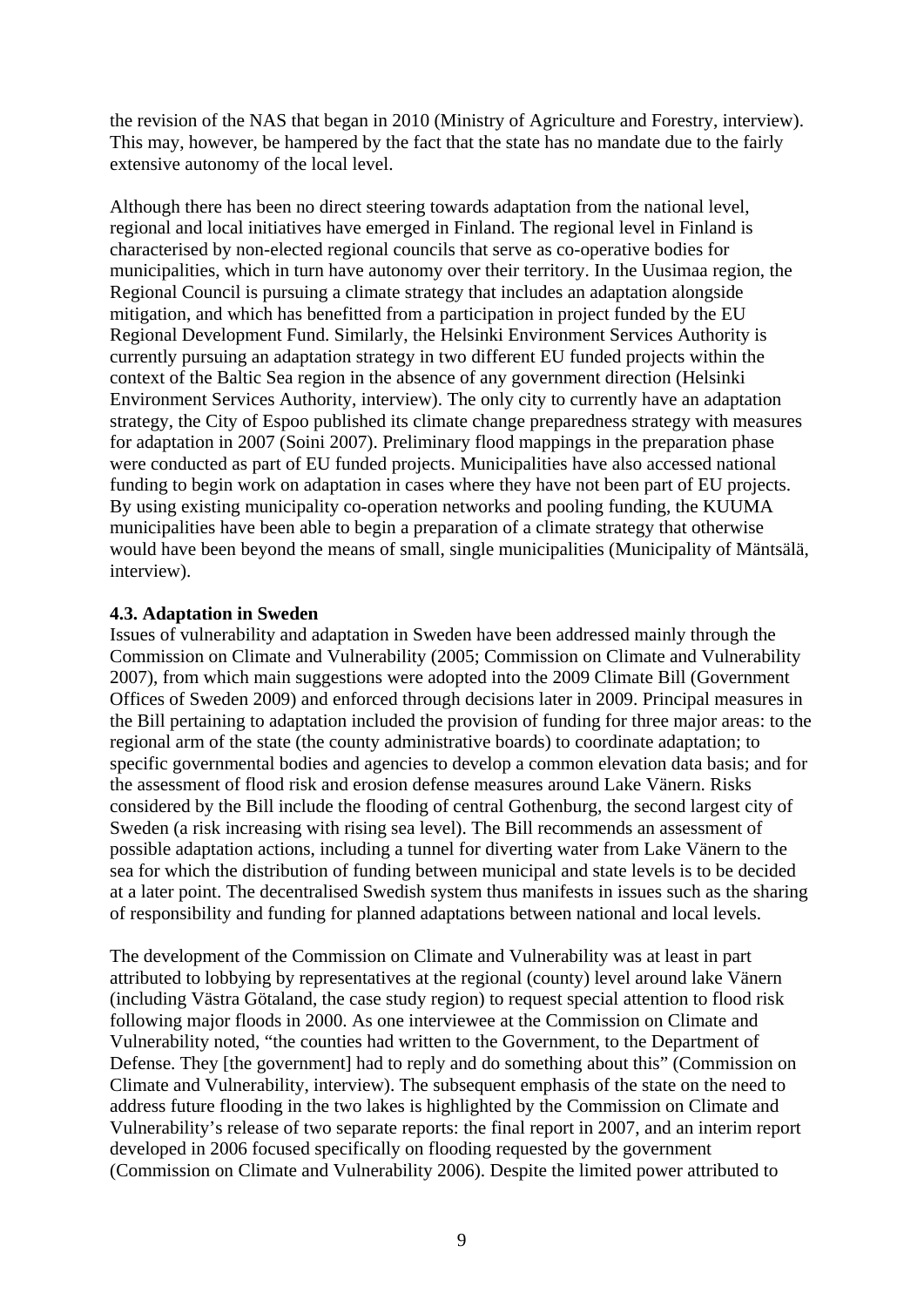regional level within the Swedish state, it was nevertheless in this case able to voice concerns for constituent municipalities and influence the direction of adaptation policy development.

At the local level, projects relevant to adaptation have been underway in the city of Gothenburg (*Extreme Weather* Phases 1 and 2) since about 2003, and have resulted in concrete changes in minimum building elevations in light of sea level rise. These projects have also fostered general awareness of adaptation at the local level, and particularly as a result of comparative work on flooding completed within an EU project. However, the national Bill has attributed greater general responsibility to municipalities to adapt to climate change, with the exception of 'extraordinary' requirements such as the Göta Älv/Lake Vänern flood risk. During the review process, many municipalities contested this attribution and instead requested an increase in state grants to assist in the funding of preparedness at the local level. However, adaptation was determined to fall under the municipal responsibility for local planning, thereby decentralising responsibility to the local level in line with the Swedish regulative system. According to some local authorities, this decision may render greater difficulty for smaller municipalities to develop policy and planning on adaptation issues (Munkedal municipality, interview). While Gothenburg and the neighbouring municipalities of Mölndal have the funding and administrative resources of larger municipalities, the case study areas of Munkedal and Trollhättan have not yet developed measures or policy in the area of climate change adaptation.

### **4.4. Adaptation in Italy**

Italian national activities with regard to climate change adaptation have been limited in both their extent and impact. A national conference in 2007 held by agencies under the Ministry of Environment, Land and Sea (MATTM) served to pool existing research and broaden understanding of sectoral and regional impacts and vulnerability, and produced two short documents. The first of these outlined the need to coordinate and integrate adaptation into existing policy and legislation within a national adaptation strategy to be produced by 2008 and implemented over the following three years (MATTM, 2007c), while the second outlined priority areas of intervention (MATTM 2007b).

However, a national strategy has not yet been produced. Conflict between research institutions, the change in administration, and the failure of the preceding Prodi government to organise or earmark funds for a national adaptation strategy are all cited as possible reasons behind the apparent stalemate. Select interviewees at the national scale also indicated that work on such a strategy would be resumed in the near future through an interministerial committee headed by the Directorate for Environmental Research and Development (under MATTM) and made up of representatives of relevant technical bodies (including the CMCC) and other ministries. In the interim, several existing plans and legislative frameworks that address various facets of adaptation, including the National Action Plan to Combat Drought and Desertification and the National Plan for the Prevention of the Effects of Heat on Human Health, are considered means to address adaptation. Though neither of these specifically target climate change impacts, they are recognised as having implications for implementation of measures at regional and local levels.

The absence of a national strategy on climate change adaptation and the existing measures that address vulnerabilities have certain implications for both Italy's regions and municipalities. Though State legislation guides the regions and allocates funds towards the implementation of certain policies, regions in Italy enjoy considerable autonomy in several sectors. In the case of the region of Emilia-Romagna, this freedom has translated into the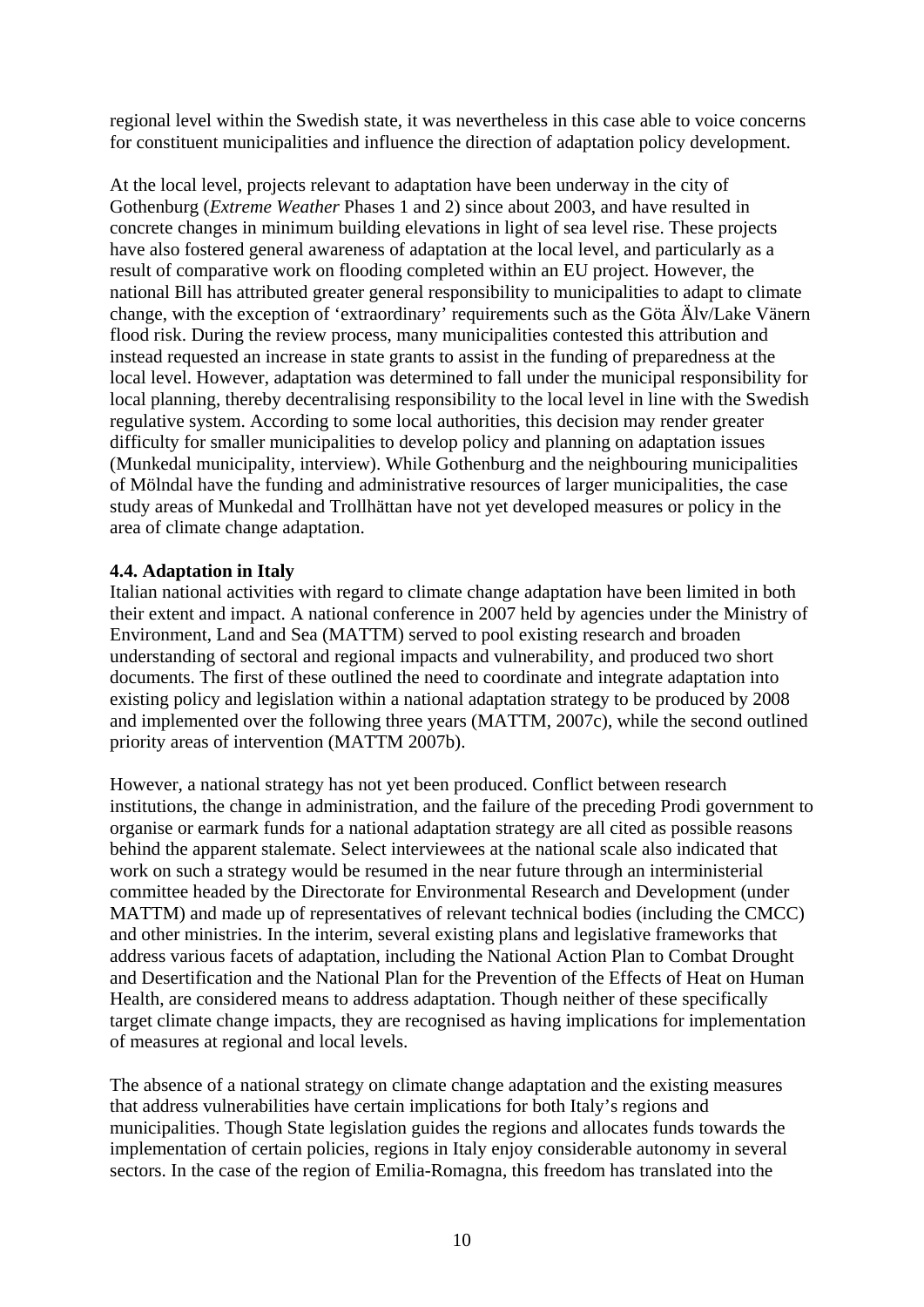pursuit of climate change impact research through the Regional Environmental Protection Agency (ARPA). Policy action with regards to adaptation remains limited to brief consideration of climate change impacts in regional water and agricultural plans. For instance, the Water Protection Plan (2005) describes a need to address potential changes in water availability and recommends updates of the plan's strategies as new climate impact information developed by the ARPA becomes available. This reflects the general attitude towards climate adaptation at the regional level, as captured by one actor: "We do not have an adaptation plan to climate change. We try to adapt public policies to the climate change that is in action; so, climate change for us is a compass, an obligatory reference point" (Regional Ministry of Agriculture, interview).

Below the level of the region, provinces and municipalities make up the local scale in Italy, with differing responsibilities. In Emilia-Romagna, provinces represent the administrative arm of the region and carry out policies determined at the regional (and national) level. As such, many of their activities are guided by the region, but provinces may also choose to engage in other activities provided they are in line with the mandates set by the region. With regards to adaptation, the participation of the Province of Ferrara in a partly EU-funded project, the Climate Alliance's *Adaptation and Mitigation – an Integrated Climate Policy Approach* (AMICA), has allowed the province to access information and best practice networks on adaptation. Beyond this engagement, the Province of Ferrara and is responsible for implementing the region's water and other plans, including those aspects relevant to climate change adaptation.

The municipalities in Italy constitute a somewhat different scale of administration, in that they are obliged to follow regional and national guidelines (with associated funding) but have relative freedom in local planning. In the municipality of Ferrara, very little has been done in the way of adaptation. Interviewees highlighted the limited focus on adaptation at the national scale (and absence of allocated funds), few local human and financial resources, and limited observation of or information on climate impacts as reasons behind the lack of activity. As noted by one local actor, "we live in a phase in which an increase in our responsibilities corresponds to a reduction in resources…Now we are also in a moment of economic crisis and so the State is reducing, little by little, the resources that are transferred to the periphery" (Provincial Ministry of Environment, interview). Like the province, however, the municipality benefits from networks with other cities and has been able to engage in mitigative actions beyond state or regional requirements, indicating that any future interest in adaptation may yield comparable results.

# 5. Discussion and case comparison

The comparison of each of the above case studies yields interesting insights into the nature of multi-level governance of climate change adaptation. First, the study shows that an exclusive focus on national adaptation policy obscures the complexity of emergence of adaptation across multiple scales. In the UK, Finland and Sweden all, formal adaptation policies were developed at the national level, while such attempts at the national level in Italy failed. However, the UK, Finland and Sweden utilise largely different processes through which national actions were made possible. In the UK, the prioritisation of adaptation at the national level was supported by bottom-up, local government movements towards adaptation in the Nottingham Declaration. In Sweden, the investigation into adaptation at national level was given urgency and motivated at least in part by regional initiatives that asserted the state's responsibility to act on climate change to protect its regions as long as no other measures were in place. In Sweden, local adaptation initiatives also existed but were not linked to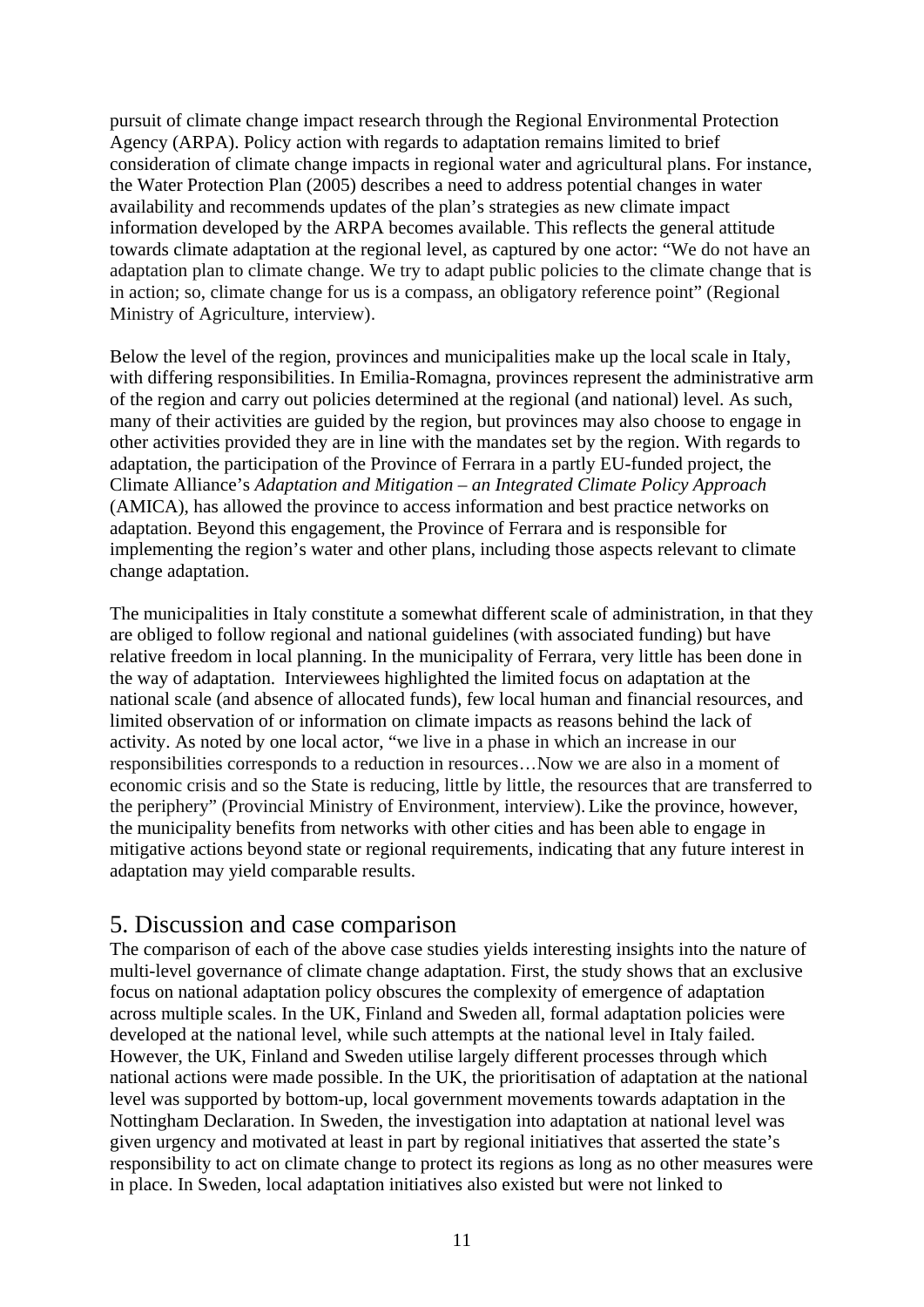developments at the national level. Only in Finland were local-national linkages difficult to discern, despite the fact that some local level actors were independently working on local adaptation policies.

| Country      | The UK                     | Finland       | Sweden           | Italy              |
|--------------|----------------------------|---------------|------------------|--------------------|
| case         | (England)                  |               |                  |                    |
|              |                            |               |                  |                    |
| Steering     |                            |               |                  |                    |
| measures     |                            |               |                  |                    |
| developed    |                            |               |                  |                    |
| at different |                            |               |                  |                    |
| levels       |                            |               |                  |                    |
| National     | Climate Change Act,        | National      | Commission and   | National           |
|              | <b>UK Climate Impacts</b>  | Adaptation    | <b>Bill</b>      | conference and     |
|              | Programme, National        | Strategy      |                  | informal           |
|              | Indicator system           |               |                  | adaptation         |
|              |                            |               |                  | measures           |
|              |                            |               |                  | prioritarisation   |
|              |                            |               |                  | documents          |
| Regional     | <b>Regional Climate</b>    | Project-based | Incentive        | Integration of     |
|              | <b>Change Partnerships</b> | work in some  | towards national | adaptation on      |
|              | (initially developed       | cases         | Bill             | regional incentive |
|              | as state initiative,       |               |                  | in some cases      |
|              | some are now self-         |               |                  |                    |
|              | managing)                  |               |                  |                    |
| Local        | Nottingham                 | Municipal or  | Municipal        | Project-based      |
|              | Declaration                | municipal     | adaptation       | work on own        |
|              |                            | cooperation   | projects in some | incentive          |
|              |                            | strategies in | cases, mainly on |                    |
|              |                            | some cases,   | own incentive    |                    |
|              |                            | mainly on own |                  |                    |
|              |                            | incentive     |                  |                    |

Table 2: Case study comparison

The study's findings thus indicate significant variability with regard to the involvement and impact of local governments in national level adaptation decisions. Firstly, as others have also concluded, national action on adaptation does not always contribute to the emergence of adaptation on lower levels of governance (Swart et al. 2009, Biesbroek et al. 2010). This means that while national policy may exist, it may not coherently or deliberately attribute roles to other levels. In Sweden, general adaptation actions at the local level are deemed the responsibility of the municipality under the municipal planning monopoly. In Finland, the national adaptation strategy requires action only from national level bodies, and so has little impact on local adaptation policies that have developed principally in response to locally identified needs and funded through channels such as EU frameworks. Interviewees did themselves not comment on this fact, other than that this was seen as a normal practice and "the way things were done" in Finland. The research thus underlines the role not only of the formal organisation of the governmental systems at large, but the importance of informal norms and administrative practice that may differ between states and impact how and on what levels certain issues are handled. Further investigation into adaptation policy development and interlinkages in Finland are needed to review how such norms and implicit divisions of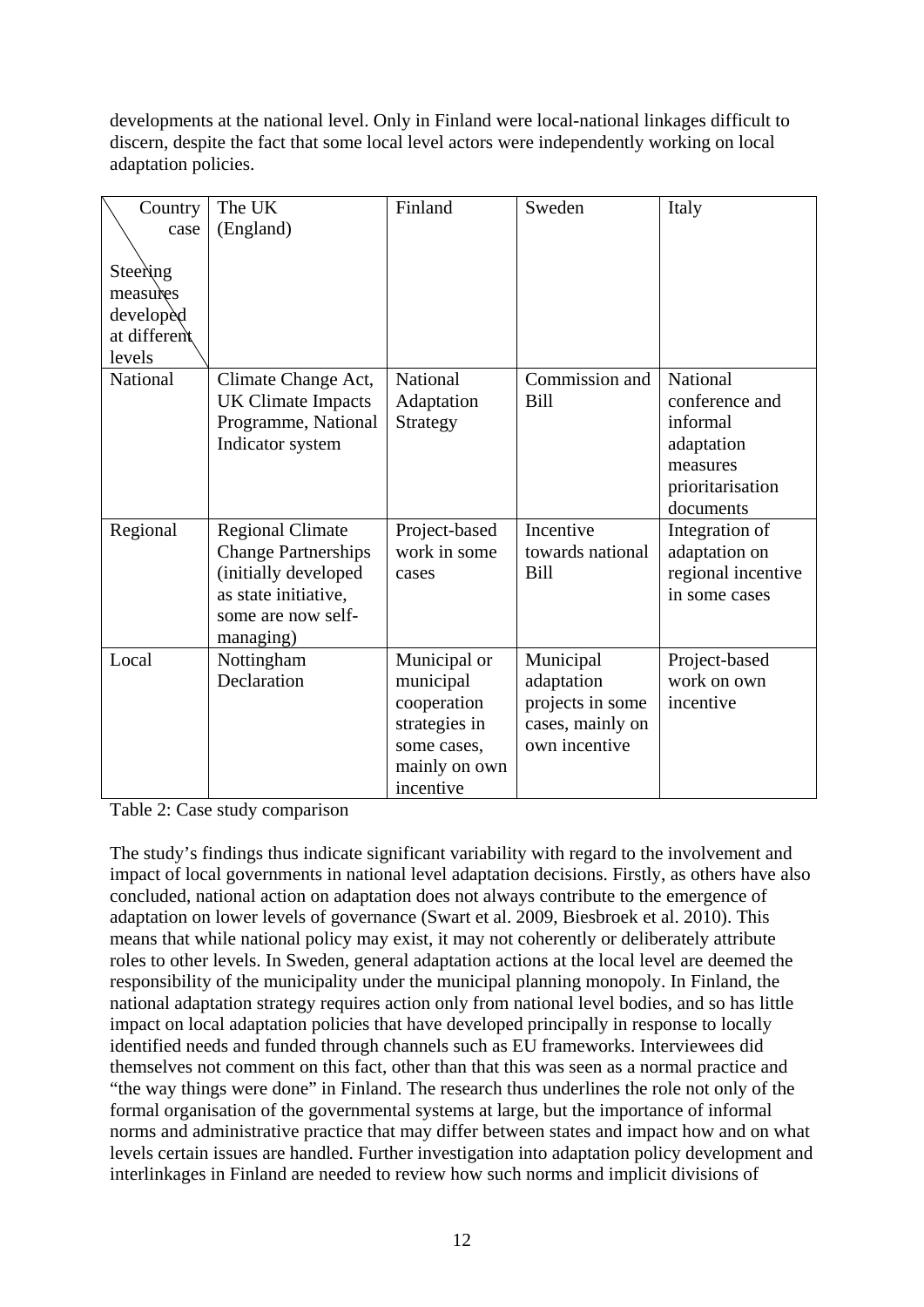responsibility impact steering on adaptation. While it may be that local levels would integrate with national demands were these to exist formally – thus supporting integration on adaptation – the Finnish case may also evidence some disconnect between levels on adaptation. The limited connectivity between local and national levels on this issue may thus constitute an important impediment to adaptation policy integration in the future.

Secondly, local and regional initiatives may in some cases support or provide initiative for national actions, or help form the shape that national actions take. This illustrates the fact that though a national policy may be the most visible, it may have been motivated or informed by lower levels in a way that is not apparent from an examination of the NAS alone. Examples include the influence of the regional level in Sweden in placing adaptation to flood risk on the national agenda, fundamentally contributing to the development of a Commission on Climate and Vulnerability through which a Swedish adaptation framework was developed. In the centralised English administration within the UK, the Nottingham Declaration government network still played a significant role in garnering local acceptance on adaptation (and mitigation), and which to some rendered the state inclusion of adaptation in the local performance assessment framework possible. While it is difficult to pinpoint conditions beyond differences in state systems under which local or regional initiatives may develop to support national action and policy development, local and regional action in these cases seem to have related to experiences of extreme events (in Sweden) and to developed priorities on the issue (in the UK, potentially related to experiences with flooding). Issues such as media reporting and awareness on climate change, which may support local development, could also play a role (Kingdon 1995).

Thirdly, the study also indicates that adaptation action may occur at lower levels even in the absence of a national adaptation framework. This study thereby supports findings of local level policy development for adaptation as previously examined by Bulkeley and Betsill (2005) in relation to mitigation. This has taken place in particular in Italy, where local and regional levels have begun to include adaptation-relevant measures for flooding and drought within regional and local plans; however, these are yet to be explicitly designed as planned adaptations or in response to changing risks over time (i.e. climate change impacts). The Italian case therefore further illustrates how the absence of a national framework for adaptation may constitute a hindrance or impediment for the development of local adaptation policies, as well as a limitation on local awareness or resources that could have supported the development of local actions.

To a large extent, the development of planned adaptations at the local level have drawn upon the ability to network with other levels, or 'jump scales', as has been noted more generally with regard to multi-level governance interactions (e.g. Princen 2007). We show that adaptation is not only reliant on or formed in relation to the state context. Cases in Italy, Finland and Sweden in different ways show the importance and potential impact of EU funding and projects. In Italy, the measures that exist on the local level have largely been made possible through EU funding and been shaped by requirements within the EU framework, as no national framework for adaptation yet exists. While actions may thus develop locally by drawing upon various non-national frameworks, the existence of a national framework for adaptation to motivate and support local development is seen as beneficial. In Finland, planned adaptation at the local level has, lacking national funding, largely been reliant on funding in EU projects, whereas such projects for the Swedish case of Gothenburg constituted an incentive for a relatively early start in the framing of frame flood risk as an adaptation issue.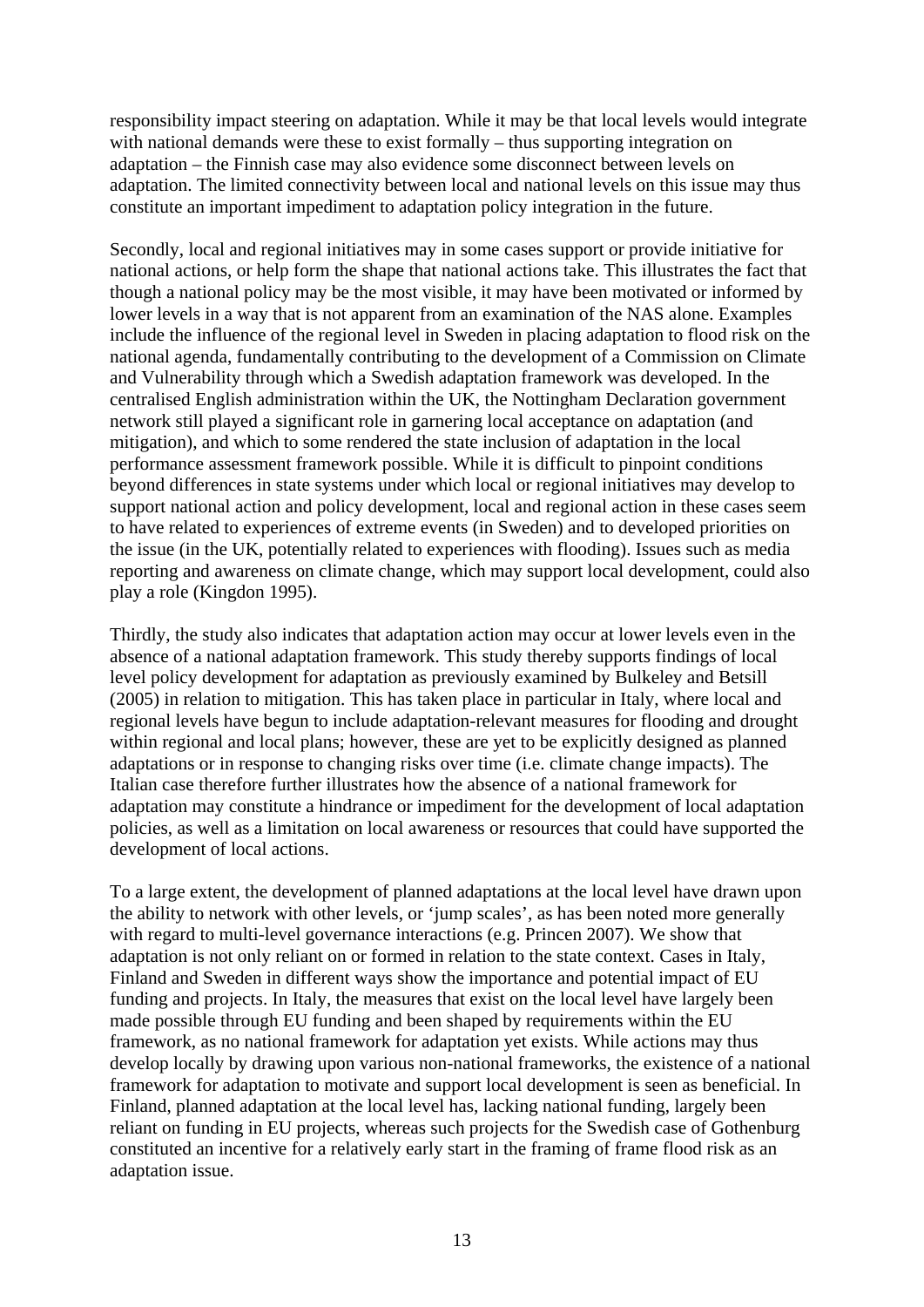The capacities of different actors as illustrated above is dependent on how they are situated within types of states and on which capabilities they possess, for instance in terms of political and economic strength. The national system thus constitutes the context for how the different governance levels are related to one another in the four cases, and whether they reinforce each other or not. Connectivity in multi-level governance may here play a crucial role for whether policies on national level are really implemented locally, and may be supported for instance at national level by explicit priorities for the local level, as well as by indicators or grant systems (depending on the possibilities in the state system). Bottom-up indications of the role of adaptation may here also support national development of adaptation policies.

While a centralised administration may – if wished – easier steer on adaptation, decentralisation may make it easier for planned adaptations to develop even in the absence of strong steering from the state, as the regional or local level (depending on the level of decentralisation in the particular country) may have greater leeway in the construction of local initiatives than the corresponding level of a centralised state. The study for instance illustrates that the format in which planned adaptation is developed differs between countries, where the UK's focus on steering through partnerships and performance assessment has largely shaped the UK response on adaptation. This system is currently under large transformation given the impact of the economic crisis on the UK, and the entry in 2010 of the new coalition government. Having access to resources at the national scale does, however, not necessarily translate into access to resources or at the local level. In addition, though sufficient access to resources may exist at the local level, as in Trollhättan in Sweden or Woking in the UK, planned adaptations may not necessarily emerge unless such priorities exist at the national level, or are rendered urgent at the local level (cf. Næss et al. 2006). This development of priorities may then, in turn, depend on contextual factors (e.g. extreme events) as well as local political priorities and leadership.

## 6. Conclusion

This paper contributes to the growing body of literature that analyses the emergence of adaptation across multiple levels of governance. While previous studies on this topic have paid less attention to the ways in which adaptation emerges across levels of governance, this paper illustrates the importance of vertical linkages in adaptation policy development. The study shows that interaction does not merely happen in a top down fashion in the way government steering regularly is conducted, but that sub-national actors can also influence the policy process on higher levels of governance from the bottom up (such as Swedish regional initiatives or local UK initiatives did). This study also confirms that planned adaptation can occur without specific steering or direction from the national level and may in this be supported by levels beyond the state, in these cases notably the EU.

The findings of this paper highlight the importance of organisational structure of different countries, and how that affects the development of adaptation policy. The paper show how different governance systems enable and constrain adaptation at different scales, demonstrating that a multilevel framework is a prerequisite for understanding the emergence of adaptation even in cases where this manifests as national adaptation policies (Edelenbos, this volume). This holds certain implications for the success of adaptation initiatives; for example, committed, centralised states may be able to raise the lowest common denominator on adaptation across, e.g., local authorities, and thereby create connectivity between levels on the issue. However, a centralised state with little focus on adaptation would most likely provide less room than a decentralised state for the local or regional level to develop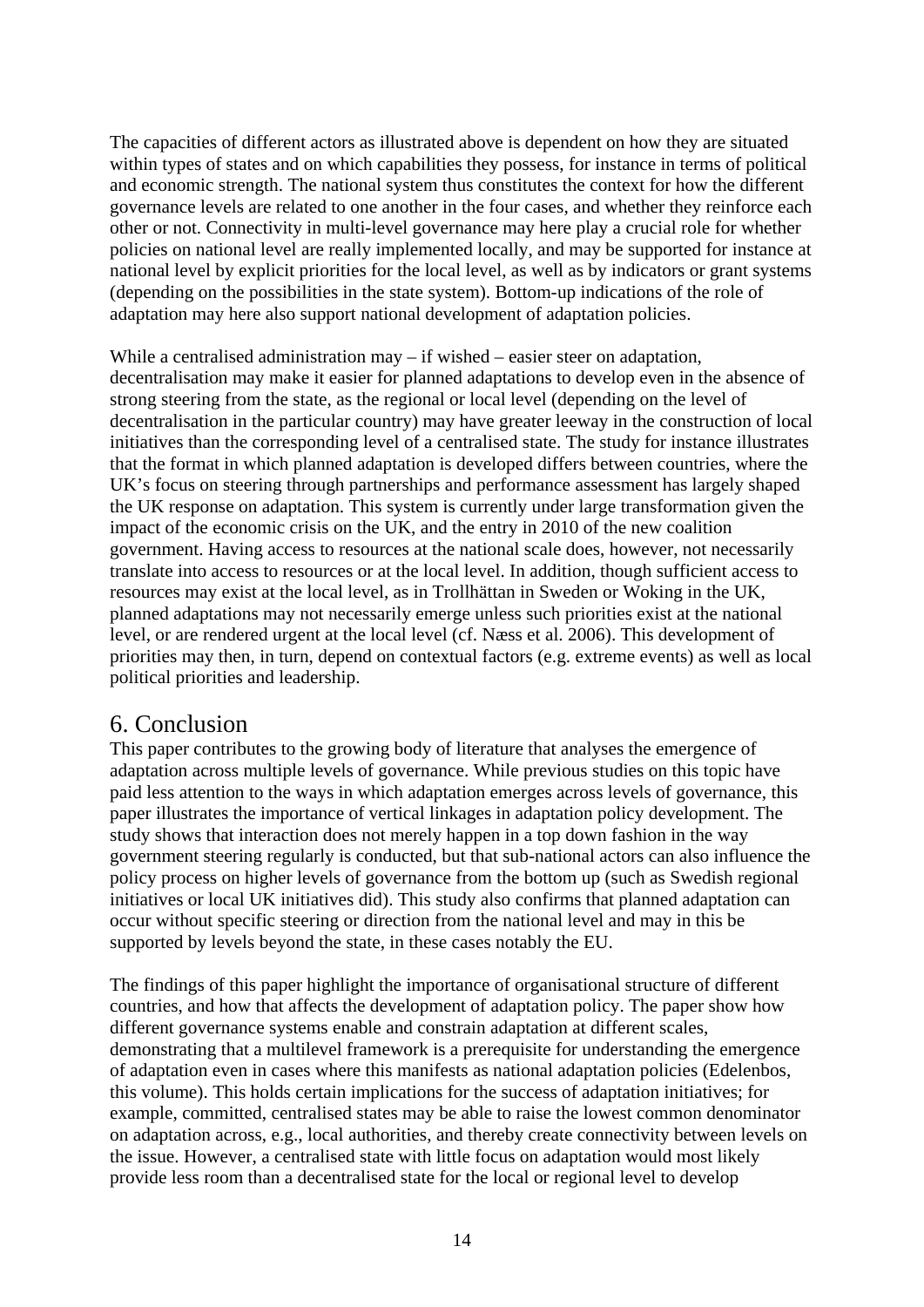adaptation in the absence of state policy. These important implications for policy indicate that such multi-level studies are likely to constitute an increasingly important research topic in the future.

#### **Acknowledgements**

This paper summarises multi-level governance aspects of adaptation on national, region and local level more extensively described in the book Keskitalo, E. C. H. (2010, ed.) *Developing Adaptation Policy and Practice in Europe: Multi-Level Governance of Climate Change*. Springer, Berlin. The project EUR-ADAPT gratefully acknowledges funding from the Swedish Research Council.

### References

- Biesbroek, G.R., Swart R. J., Carter, T.R., Cowan, C., Henrichs, T., Mela, H., Morecroft, M.D., Rey, D. 2010. "Europe Adapts to Climate Change: Comparing National Adaptation Strategies". *Global Environmental Change*. Vol. 20: 3, pp. 440-450.
- Boland, P. (1999). "Contested multi-level governance: Merseyside and the European Structural Funds". *European Planning Studies*, *7*(5), 647–664.
- Bulkeley, H., & Betsill, M. (2005). "Rethinking sustainable cities: Multilevel governance and the 'urban' politics of climate change". *Environmental Politics, 14*(1): 42–63.
- Bulkeley, H. (2005). "Reconfiguring environmental governance: Towards a politics of scales and networks". *Political Geography, 24*, 875–902
- Cabinet Office (2007). *The Pitt review: Learning lessons from the 2007 floods.* London: Cabinet Office.
- Commission on Climate and Vulnerability (2006). *Översvämningshot. Risker och åtgärder för Mälaren, Hjälmaren och Vänern. Delbetänkande av Klimat- och sårbarhetsutredningen*. Stockholm: Swedish Government Official Report SOU 2006:94.
- Commission on Climate and Vulnerability (2007). *Sweden facing climate change threats and opportunities* [in Swedish]. Stockholm: Swedish Government Official Report SOU 2007:60.
- DEFRA (2009). Local Government Performance Framework. NI 188 Planning to adapt to climate change. Retrieved June 22, 2009, from http://www.defra.gov.uk/environment/ localgovindicators/ni188.htm.
- EEA [European Environment Agency] (2010) National adaptation strategies. http://www.eea.europa.eu/themes/climate/national-adaptation-strategies (accessed 30 August, 2010).
- Gagnon-Lebrun, F., & Agrawala, S. (2008). "Implementing adaptation in developed countries: An analysis of progress and trends". *Climate Policy*, *7*, 392–408.
- Government Offices of Sweden (2009). *En sammanhållen klimat- och energipolitik. Klimat*. Regeringens proposition 2008/09:162. Stockholm: Government Offices of Sweden.
- Gupta, J. (2008). "Analysing scale AQ10 and scaling in environmental governance". In O. R. Young, L. A. King & H. Schroeder (Eds.), *Institutions and environmental change: Principal findings, applications, and research frontiers*. MIT Press
- Hooghe, L., & Marks, G. (2003). "Unravelling the central state, but how? Types of multilevel governance". *American Political Science Review*, *97*(2), 233–243
- IPCC. (2007). *Climate change 2007: Impacts, adaptation and vulnerability.* Contribution of Working Group II to the Third Assessment Report of the Intergovernmental Panel on Climate Change (IPCC). Cambridge: Cambridge University Press.
- Keating, M., & Loughlin, J. (1997). "Introduction". In M. Keating & J. Loughlin (Eds.), *The political economy of regionalism* (pp. 1–15). London: Routledge.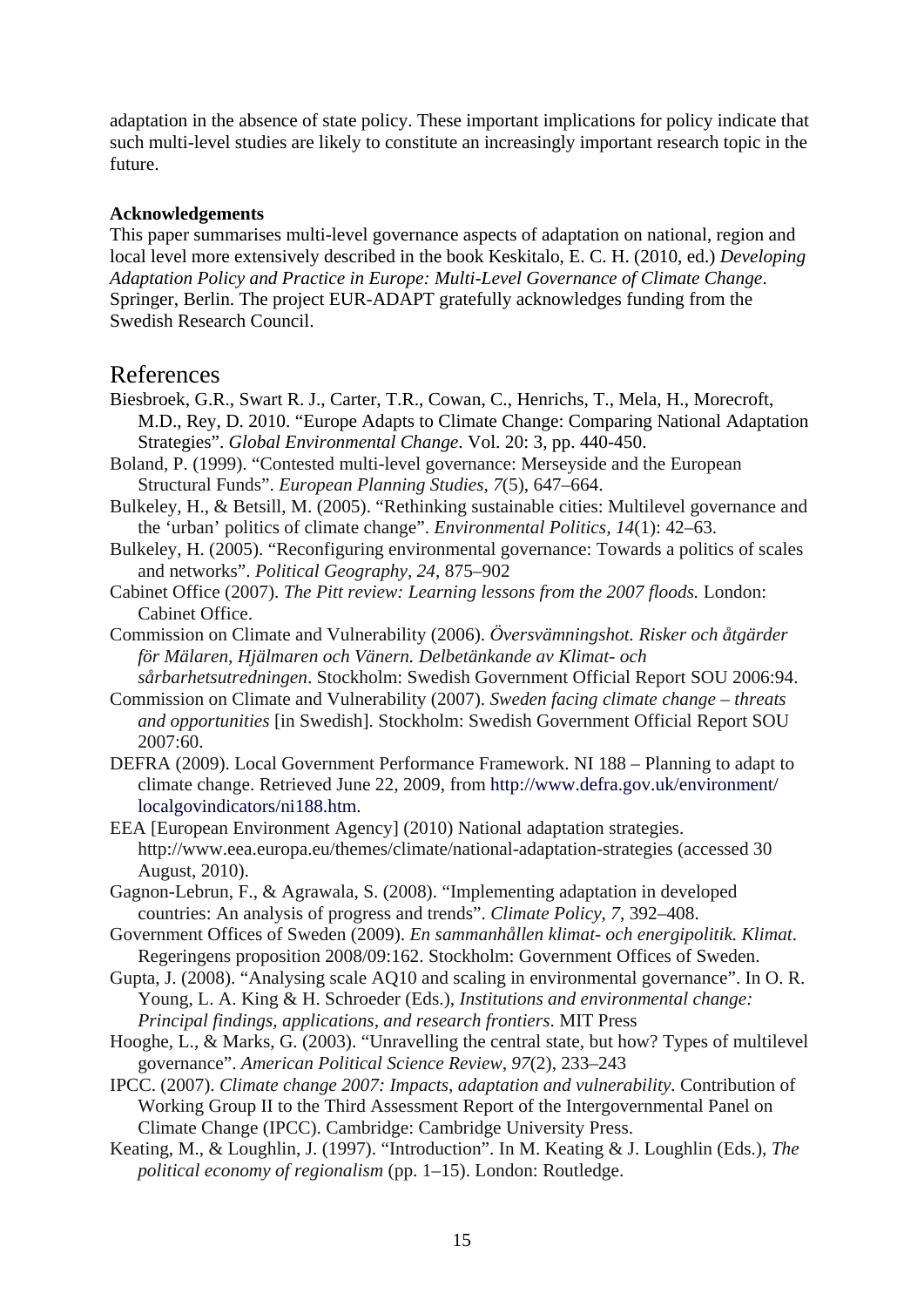- Keskitalo, E. C. H. (2008). *Climate change and globalisation in the Arctic. An integrated approach to vulnerability assessment.* London: Earthscan.
- Kingdon, J. W. (1995) *Agendas, alternatives and public policies.* Second edition (New York, HarperCollins).
- Lijphart, A. (1999). *Patterns of Democracy*. New Haven and London: Yale University Press.
- Massey, E. & H. Bergsma (2008) *Assessing adaptation in 29 European countries.* IVM Institute of Environmental Studies, Vrije Universitet, Amsterdam.
- Marttila, V., H. Granholm, J. Laanikari, T. Yrjölä, A Aalto, P. Heikinheimo, J. Honkatukia, H.i Järvinen, J. Liski, R. Merivirta, and M. Paunio (2005). *Finland's National Strategy for Adaptation to Climate Change*. Helsinki, Ministry of Agriculture and Forestry.
- Ministry of Agriculture and Forestry. (2009). Evaluation of the Implementation of Finland's National Strategy for Adaptation to Climate Change 2009. Ministry of Agriculture and Forestry, 4a/2009.
- Ministry for the Environment Land and Sea (MATTM). (2007a). *Fourth National Communication under the UN Framework Convention on Climate Change*. Rome: Republic of Italy.
- Ministry for the Environment Land and Sea (MATTM). (2007b). Le prime 13 azioni per l'adattamento sostenibile. Cambiamenti Climatici Conferenza Nazionale, Rome, 12–13 September.
- Ministry for the Environment Land and Sea (MATTM). (2007c). Manifesto per il clima un new deal per l\_adattamento sostenibile e la sicurreza ambientale. Cambiamenti Climatici Conferenza Nazionale, Rome, 12–13 September.
- Næss, L. O., Bang, G., Eriksen, S., & Vevatne, J. (2005). "Institutional adaptation to climate change: Flood responses at the municipal level in Norway". *Global Environmental Change*, *15*, 125–138.
- Næss, L. O., Thorsen Norland, I., Lafferty, W. M., & Aall, C. (2006). "Data and processes linking vulnerability assessment to adaptation decision-making on climate change in Norway". *Global Environmental Change*, *16*, 221–233
- Newman, P., & Thornley, A. (2002). *Urban planning in Europe. International competition,national systems and planning projects.* London and New York: Routledge.
- Peters, B. G., & Pierre, J. (2005). "Swings and roundabouts? Multilevel governance as a source of and constraint on policy capacity". In M. Painter & J. Pierre (Eds.), *Challenges to state policy capacity. Global trends and comparative perspectives (pp. 38–51).* Houndmills Basinstoke: Palgrave Macmillan.
- Princen, S. (2007) "Agenda-setting in the European Union: a theoretical exploration and agenda for research". *Journal of European Public Policy* 14:1, 21-38.
- Regione Emilia-Romagna. (2005). Piano di Tutela della Acque. Bologna: Assessorato Ambiente e Svilupo Sostenibile, ARPA Regione Emilia-Romagna.
- Rhodes, R. A. W. (2000). "Governance and public administration". In J. Pierre (Ed.), *Debating governance. Authority, steering and democracy* (pp. 54–90). Oxford: Oxford University Press
- Ribeiro, M. , Losenno, C., Dworak, T., Massey, E., Swart, R., Benzie, M., Laaser, C. 2009. Design of guidelines for the elaboration of Regional Climate Change Adaptations Strategies. Study for European Commission - DG Environment - Tender DG ENV. G.1/ETU/2008/0093r. Ecologic Institute, Vienna.
- Sandford, M. (2005). *The New Governance of the English Regions*. Palgrave Macmillan, Houndmills Basingstoke.
- Smit, B., & Wandel, J. (2006). "Adaptation, adaptive capacity and vulnerability". *Global Environmental Change, 16*, 282–292.